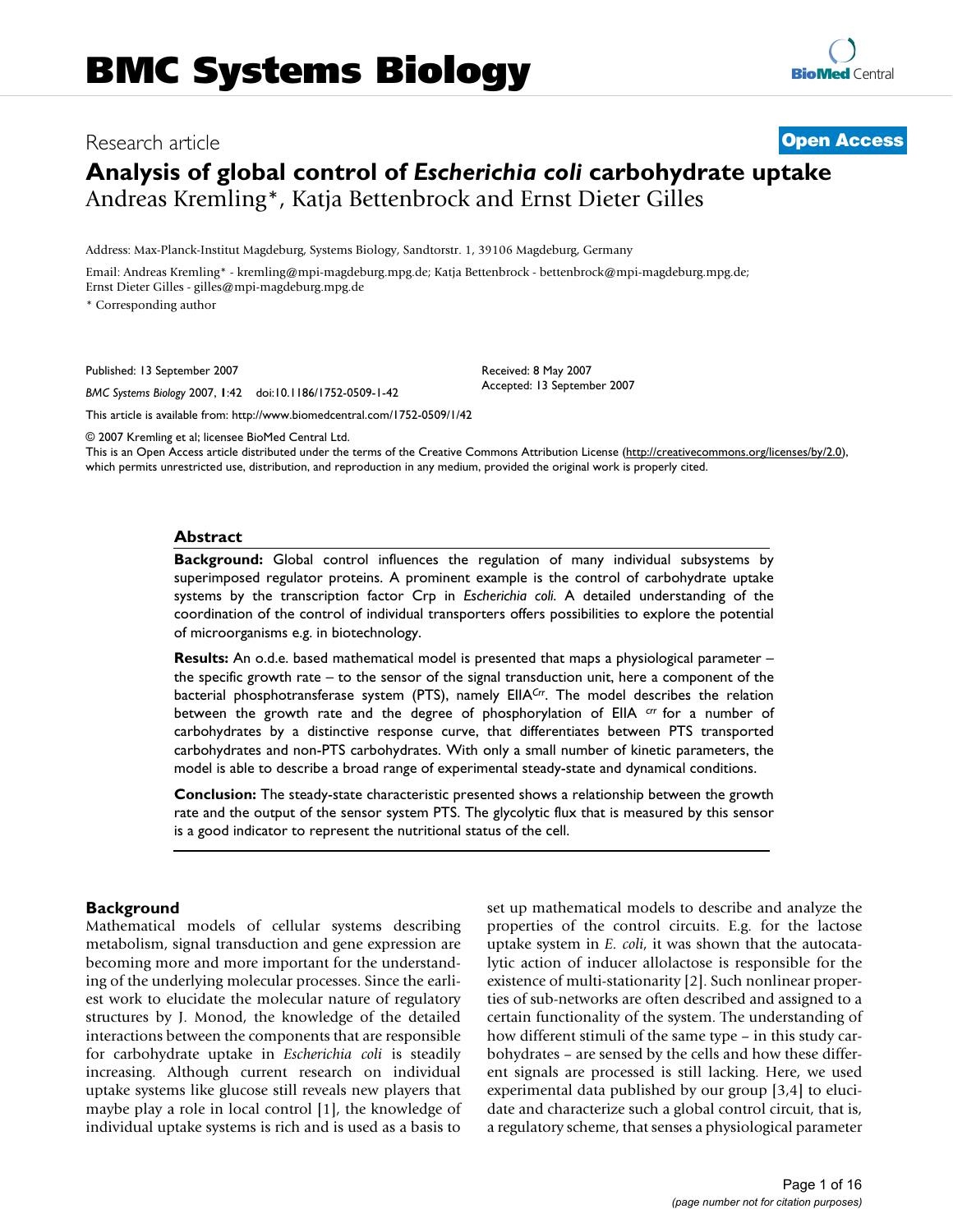like the specific growth rate and maps it to the degree of phosphorylation of the intracellular component EIIA*Crr*. EIIA*Crr* is a component of the phosphoenolpyruvate (PEP): carbohydrate phosphotransferase system (PTS). The PTS is not only a transport system for a number of carbohydrates but also acts as a sensory system. Sensor elements like the PTS can be seen as logic elements that process external stimuli into intracellular signals. High fluxes through the glycolysis, corresponding to high growth rates result in a low degree of phosphorylation of EIIA*Crr*. At first view, this is surprising, since, assuming a linear reaction chain, high fluxes result in high pool concentrations, based on the (normally) monotone dependency of the reaction rate on the substrate concentration. The PTS together with the glycolysis can now be seen as an element that allows a transformation of high fluxes into a low pool concentration. This is not only due to the existence of two complementary pools like EIIA*Crr* and its phosphorylated form, but as we will show, depends strongly on the flux distribution at the PEP node. High fluxes through the glycolysis result in low values of the phosphorylated form of EIIA*Crr* while low fluxes indicate a hunger situation and the global transcription factor cAMP·Crp is activated.

Interestingly, the relationship between growth rate and degree of phosphorylation of EIIA*Crr* could be seen in various growth situations of the wild type strain growing on single substrates like glucose, lactose, and glycerol and for growth on mixtures of substrates, and of a PtsG deletion mutant strain missing *ptsG*, a gene that is central for glucose transport.

# *Carbohydrate uptake by E. coli*

The PTS of *E. coli* consist of two common cytoplasmatic proteins, EI (enzymeI) and HPr (histidine containing protein), as well as of an array of carbohydrate-specific EII (enzymeII) complexes. E.g. for glucose uptake, a phosphoryl group is transferred from phosphoenolpyruvate (PEP) through EI, HPr, EIIA*Crr*, PtsG (also known as EIICB-*Glc*, that is the membranstanding transport protein) and finally to the substrate. Since all components of the PTS, depending on their phosphorylation status, can interact with various key regulator proteins the output of the PTS is represented by the degree of phosphorylation of the proteins involved in phosphoryl group transfer.

Figure 1 gives a rough sketch on the components that influence the degree of phosphorylation of protein EIIA-*Crr*: (i) Metabolic fluxes through the glycolysis. Extracellular glucose is taken up by PtsG and enters into the cell as glucose 6-phosphate. Other carbohydrates enter glycolysis at the same node (e.g. galactose and lactose) or at other nodes (e. g. glycerol at triose phosphate). The carbohydrates are further metabolized by glycolytic reactions. At node PEP, the flux is subdivided. One part is converted to



# **Figure 1**

A rough scheme of the interactions of the PTS. The degree of phosphorylation of the PTS proteins is influenced by the flux through glycolysis and the overall concentration of the proteins. The respective genes are subject to transcriptional control by several transcriptions factors, e.g. Mlc and Crp and post-transcriptional control (not shown). The degree of phosphorylation of EIIA*Crr* is furthermore influenced by interactions with other proteins (L) during inducer exclusion. In case of a PTS sugar, the phosphoryl group from EIIA*Crr* is transferred to the transported sugar. E.g. glucose appears as glucose 6-phosphate inside the cell.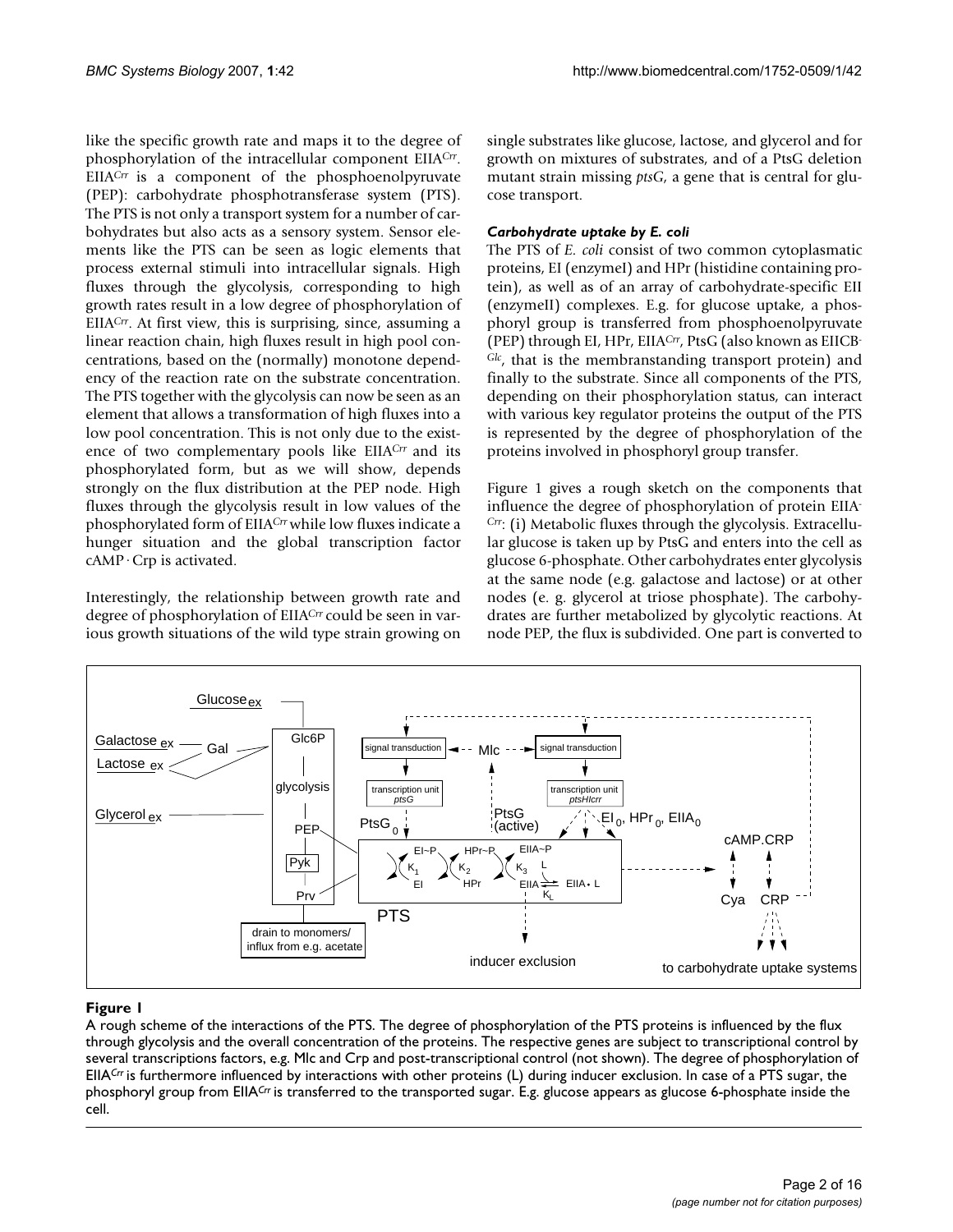pyruvate by pyruvate kinase while the remainder part is converted to pyruvate by the PTS. Other fluxes from or to PEP or pyruvate are marginal and hence are not considered in this study. Fluxes from e.g. acetate uptake enter gluconeogenesis via pyruvate or from TCA. (ii) Overall concentration of the PTS proteins. The expression of the *pts* genes (*ptsHIcrr, ptsG*) is subject to control by various regulators, with Mlc and Crp being the most important ones. Mlc is a repressor that is active if no glucose is present in the medium. A possible mechanism of the interaction between Mlc and EIICB*Crr* is described in [1]. Crp is a global regulator that is involved in the regulation of a number of genes; it is activated by cAMP. cAMP is synthesized from ATP by adenylate cyclase (Cya). Both proteins, Crp and Cya, are subject to control by the cAMP·Crp complex itself. Recent investigations indicate that the *ptsG* transcript is subject to post-transcriptional control by a small RNA (sRNA) regulator SgrS which is induced at different stress conditions, e.g. glucose-phosphate stress. This stress occurs when cells accumulate glucose 6-phosphate or the glucose analog a-methylglucoside 6-phosphate and leads to the degradation of PtsG mRNA [5-7]. (iii) Another parameter that determines the degree of phosphorylation of protein EIIA*Crr* is the overall equilibrium constant  $K_{\text{pts}}$  that links the PEP/ pyruvate ratio to the degree of phosphorylation. Figure 1 considers a general case where the phosphoryl group is transferred from PEP to EIIA*Crr*. Furthermore, EIIA*Crr* is considered to exist in a free form and in a form bound to a protein L involved in carbohydrate transport or metabolism (lactose permease, glycerol kinase). Then, the equilibrium constant  $K_{pts}$  can be determined as:

$$
K_{pts} = \frac{K_1 \cdot K_2 \cdot K_3 \cdot (L + K_L)}{K_L} \tag{1}
$$

with  $K_1$ ,  $K_2$ ,  $K_3$ ,  $K_L$  being the respective equilibrium constants from the single reactions shown in Figure 1. If EIIA-*Crr* is bound to lactose permease or glycerol kinase, it acts as an inhibitor that prevents uptake and/or metabolism of the substrate, an effect that is called inducer exclusion.

The intention of this contribution is to develop a model with a small number of state variables and parameters to work out the basic principles for the understanding of the sensor function. Nearly all parameters could be determined from experiments (for material and methods, [see Additional file 1]). The core of the model describes the mapping of the specific growth characteristics represented by the carbohydrate uptake rates to the degree of phosphorylation of the PTS component EIIA*Crr*. The kinetic properties of the sensor which at the same time is a transport system are characterized and the output of the sensor is mapped to the rate of synthesis of genes that are under control of transcription factor cAMP·Crp. In this way, a

closed loop is established that precisely adjusts the respective transport protein to maintain the incoming flux. The results are used to predict the transient behavior during glucose/glucose 6-phosphate diauxic growth and glucose/ lactose diauxic growth. Finally, we also show that the approach can be generalized for other main growth substrates like acetate. In the end, a comparison with a corresponding detailed model on catabolite repression [3] is performed.

## **Results and discussion** *Sensor characteristics*

First, the steady-state properties of the core system, comprising glycolytic and PTS reactions, are analyzed. Predictions with the model are performed and compared with experimental data. Based on the molecular details, two situations are considered (Figure 2). *Case A* considers growth on glycolytic substrates, that is, carbohydrates that feed into glycolysis. This includes growth on PTS and on non-PTS substrates. E.g. glucose enters the cell by a PTS as glucose 6-phosphate, while lactose is a non-PTS substrate. Intracellular lactose is split into glucose and galactose by LacZ. The resulting intracellular glucose is phosphorylated by PtsG and/or by glukokinase. Galactose, too, is further metabolized and both enter via glucose 6-phosphate into glycolysis. In case of lactose, EIIA*Crr*mediates inducer exclusion by binding to lactose permease. This alters the overall equilibrium constant as described above.



# Figure 2

Reactions schemes that describe the fluxes through glycolysis and the PEP/pyruvate node. Left: *Case A*. Growth on glycolytic PTS substrate and non-PTS substrates. State variable *X*  represents all PTS components. Right: *Case B*. Growth on gluconeogenetic substrates. Values in parenthesis indicate the flux distribution during growth on acetate [10] in % of the acetate uptake. Main routes to PEP and pyruvate are via PckA (PEP carboxykinase) and MaeB/SfcA (malate dehydrogenase).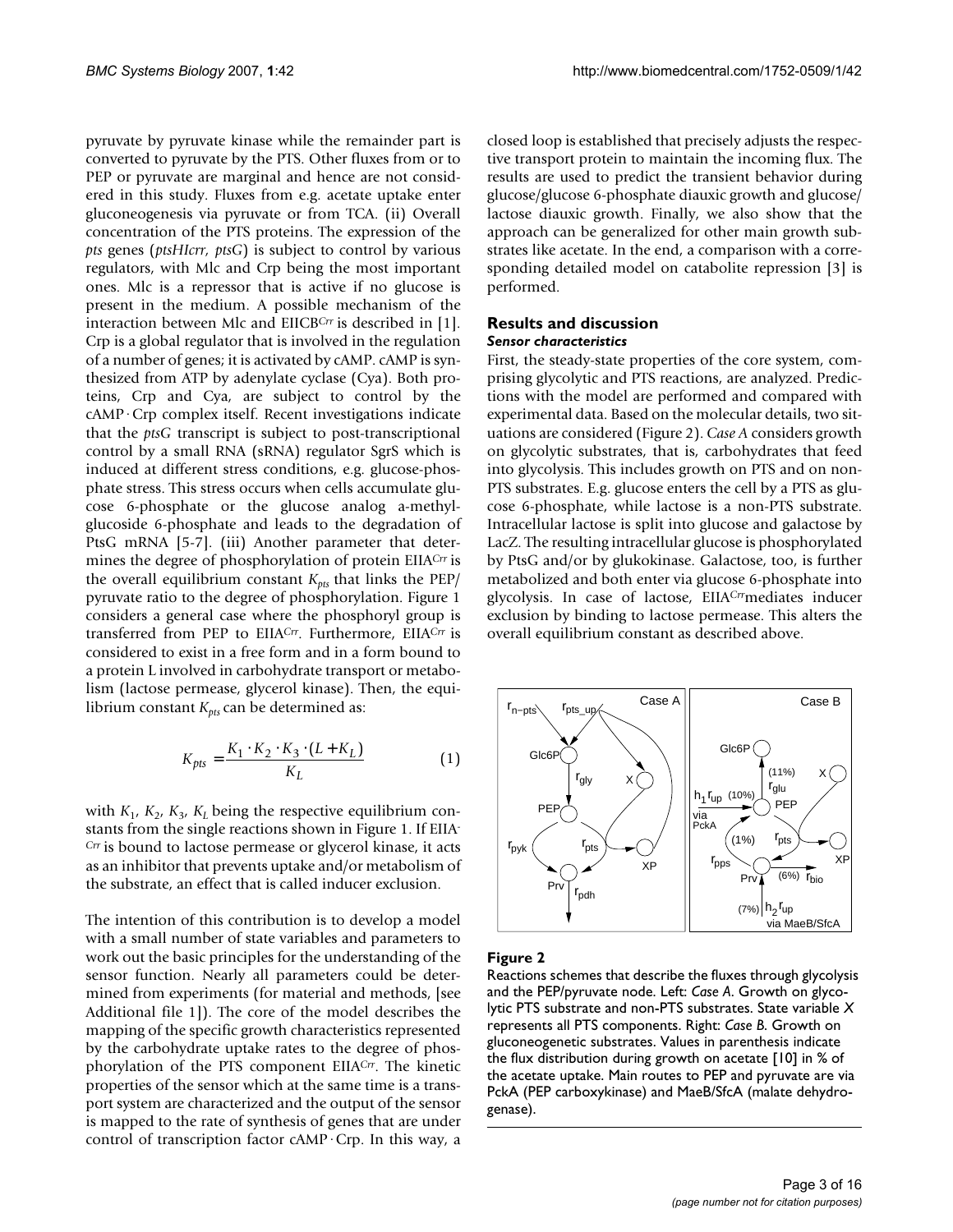The scheme simplifies the biological knowledge on metabolism and gene expression by lumping together reactions and components. In case A, carbohydrate uptake is represented by reactions  $r_{pts\_up}$  for a PTS carbohydrate and *rn*-*pts* for a non-PTS carbohydrate. Glycolysis is simply represented by metabolite *Glc*6*P*. The flux at node *PEP* is subdivided into  $r_{\text{ov}k}$  for pyruvate kinase and  $r_{\text{obs}}$ . The drain from pyruvate (*Prv*) to other parts of the central metabolism is represented by  $r_{pdh}$ . Since other fluxes from or to PEP and pyruvate are rather marginal they are not considered in the model. Proteins EI, HPr, and EIIA*Crr* of the PTS are represented by only one component *X* that exists either in the unphosphorylated form *X* or in the phosphorylated form *XP*. In case of a PTS carbohydrate, *XP* is used for transport via  $r_{pts\_up}$ .

*Case B* considers gluconeogenetic substrates which feed into TCA or into other central metabolites below the PEP/ pyruvate branch. Here, PEP and pyruvate are produced by a number of different reactions, e.g. from the TCA or via Acetyl CoA. Among these, PEP synthase (Pps) is active converting pyruvate directly to PEP. For substrates that enter TCA, two pathways are known that connect TCA and glycolysis: PckA (PEP carboxykinase) connects oxaloacetate and PEP, MaeB/SfcA (malate dehydrogenase) connect malate and pyruvate. These fluxes are represented by  $h_1 r_{up}$ and  $h_2$   $r_{\mu\nu}$ , respectively, with  $h_1$  and  $h_2$  are numbers between zero and one, representing a fraction of the uptake rate *rup*. In a number of subsequent gluconeogenetic reaction steps  $(r_{glu})$ , PEP is then converted to glucose 6-phosphate.

Based on the knowledge presented so far, a simplified model structure is suggested that is able to simulate the different cases proposed above.

#### *Glycolytic substrates*

As was shown in a previous study [8], the metabolic part of the considered network reaches the steady-state very fast. Therefore, the steady-state assumption will be used as a starting point for model analysis. For *G*6*P*, *PEP*, *Prv* and the protein that represents the PTS, *XP*, the following equations that describe the dynamics are obtained from the scheme:

$$
\dot{G}GP = r_{n-pts} + r_{pts \_up} - r_{gly} \tag{2}
$$

$$
\dot{P}EP = 2r_{gly} - r_{pyk} - r_{pts} \tag{3}
$$

$$
\dot{P}rv = r_{pts} + r_{pyk} - r_{pdh} \tag{4}
$$

$$
\dot{X}P = r_{pts} - r_{pts\_up} \tag{5}
$$

where  $r_{n-pts}$  and  $r_{pts\_up}$  are the systems inputs and are related by the yield coefficients to the specific growth rate. *XP* is the system output. The following conditions will hold for the defined rates in steady-state:

$$
r_{pts} = r_{pts\_up}
$$
 (6)

$$
r_{gly} = r_{n-pts} + r_{pts\_up}
$$
 (7)

$$
r_{pdh} = 2 \left( r_{n-pts} + r_{pts\_up} \right) \tag{8}
$$

$$
r_{\text{pyk}} = 2 \ r_{n\text{-pts}} + r_{\text{pts\_up}} \tag{9}
$$

The kinetics for the rate laws are kept as simple as possible to describe the experimental data. The rate laws are assumed as follows:

$$
r_{gly} = k_{gly} G6P \tag{10}
$$

$$
r_{pdh} = k_{pdh} Prv \tag{11}
$$

$$
r_{pts} = k_{pts}(PEP(X_0 - XP) - K_{pts} Prv XP)
$$
 (12)

$$
r_{pyk} = k_{pyk} PEP f (PEP, ...),
$$
 (13)

with  $X_0$  is the overall concentration of the PTS protein. The focus of the analysis will be on the branch point at PEP. To elucidate the correct choice of the kinetic rate law for the pyruvate kinase reaction, function *f* is introduced that represents different model variants. Function *f* depends on *PEP* but may also depend on different metabolites in the network.

The steady-state concentrations can be derived from the equations above:

$$
G6P = \frac{r_{n-pts} + r_{pts\_up}}{k_{gly}}
$$
\n(14)

$$
Prv = 2 \frac{r_{n-pts} + r_{pts\_up}}{k_{pdh}}
$$
 (15)

$$
PEP = \frac{2r_{n-pts} + r_{pts\_up}}{k_{pyk}f}
$$
\n(16)

$$
X_0 - \frac{r_{pts\_up}}{k_{pts}PEP}
$$
  

$$
XP = k_{pdh} \frac{k_{pth} + 2K_{pts}k_{pyk}f\frac{r_{n-pts} + r_{pts\_up}}{2r_{n-pts} + r_{pts\_up}}}{2r_{n-pts} + r_{pts\_up}}
$$
(17)

Page 4 of 16 *(page number not for citation purposes)*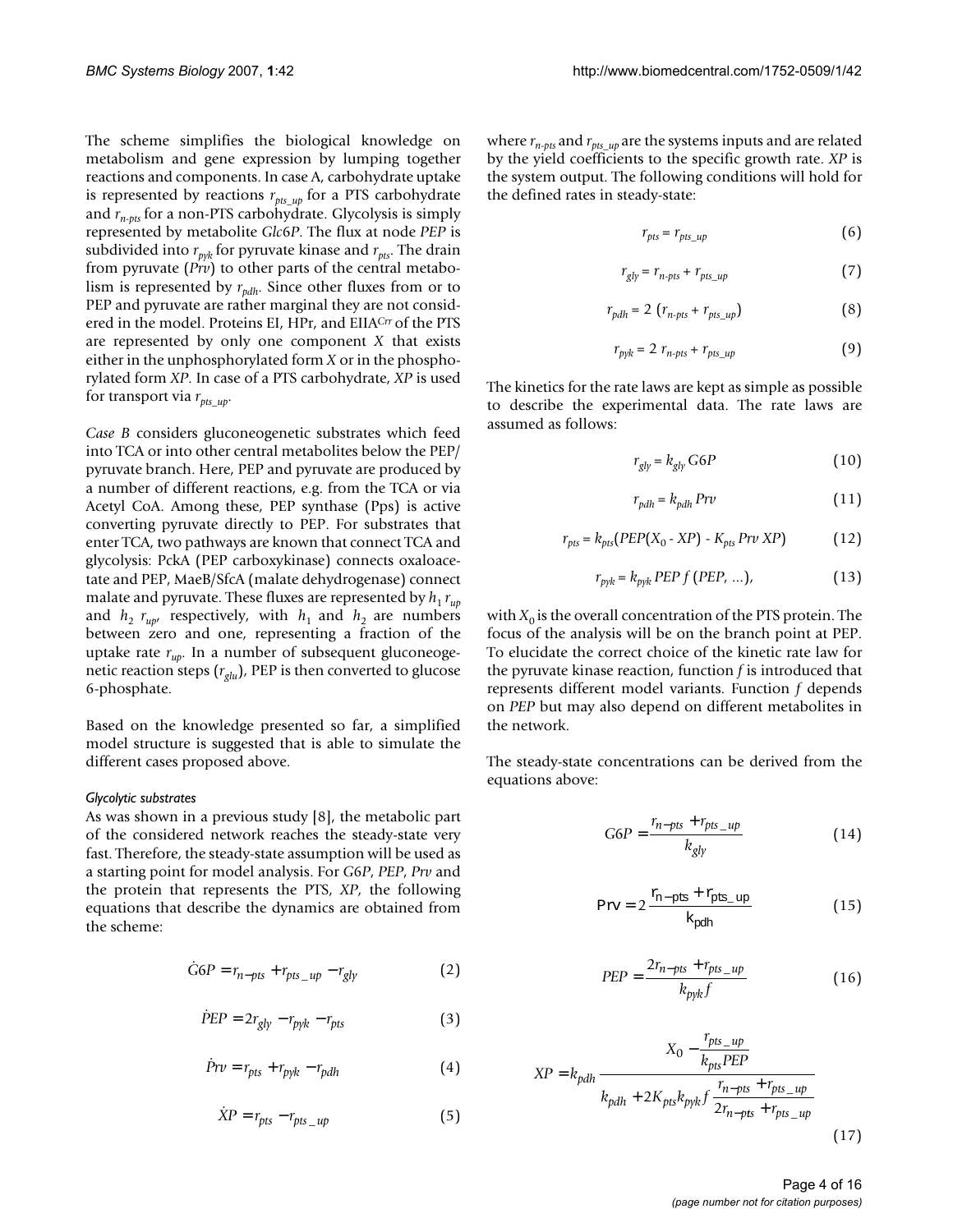The steady-state equation for *PEP* is given in implicit form since it depends on function *f*. In the following, growth situations on non-PTS and PTS sugars are considered separately.

Equation (17) for the non-PTS case reads

$$
XP = k_{pdh} \frac{X_0}{k_{pdh} + K_{pts} k_{pyk} f}
$$
 (18)

As can be seen cleary, the choice of *f* has a strong influence on the steady-state characteristics: Assuming  $f = 1$ , that is, the pyruvate kinase reaction is modeled as a first order reaction, *XP* is constant and independent from the uptake rate. This could not be observed in the experiments (see below). Assuming a Michaelis-Menten kinetics, that is,  $f = \frac{1}{K + PEP}$ , the steady-state concentration of *PEP* can

be calculated via Equation (16):

$$
PEP = \frac{2r_{n-pts}}{k_{pyk}f} = \frac{2r_{n-pts}}{k_{pyk}\frac{1}{K + PEP}}
$$
(19)

$$
\Rightarrow \quad PEP = \frac{2Kr_{n-pts}}{k_{pyk} - 2r_{n-pts}} \tag{20}
$$

Since  $k_{pykv}$  in this case, is the maximal reaction rate of  $r_{pykv}$ PEP is an increasing monotone function in dependency on the uptake rate  $r_{n-pts}$ . Interestingly, this leads to values for *XP* that increase for increasing uptake rates. This result is again contradictory to the observed experimental results.

Equation (17) for PTS substrates reads:

$$
XP = k_{pdh} \frac{X_0 - \frac{r_{pts\_up}}{k_{pts} P E P}}{k_{pdh} + 2K_{pts} k_{pyk} f}
$$
(21)

Differences for PTS and non-PTS substrates can be seen in the numerator that is always smaller in case of growth on PTS substrates. Since the denominator is always larger than in the case of non-PTS substrates, the curve of the PTS substrates will always be below the curves for non-PTS substrates.

To describe the available experimental data for growth on PTS and non-PTS substrates (Table 2 in [Additional file 1]), parameters were estimated by a least square approach. A reasonable fit could be obtained with

$$
f = f_1(G6P) \cdot f_2(PEP) = G6P^n \cdot PEP^m. \tag{22}
$$

Since the pyruvate kinase in *E. coli* is a tetramer that needs activation from a glycolytic metabolite (in *E. coli* PykF is strongly activated by fructose 1,6-bis-phosphate, that is not included in the model, but is represented by glucose 6-phosphate instead), values for  $n > 1$ ,  $m \ge 1$  are analyzed. Equation (1) relates the overall PTS constant  $K_{pts}$  to individual reactions steps. Since measurements of proteins that influence  $K_{\text{pts}}$  are not available,  $K_{\text{pts}}$  represents a mean value for different situations considered in the experiments. For parameter identification 31 data points are considered, values  $n = 2$ ,  $m = 1$  are fixed and values for  $K_{pts}$ and  $X_0$  are taken from literature (Table 6 in the [Additional file 1]); so, four parameters are estimated:  $k_{gly}$ ,  $k_{pyk}$ ,  $k_{pts}$ , and  $k_{pdh}$ .

The standard deviation  $\hat{\sigma}$  of the measured data for the degree of phosphorylation of EIIA*Crr* is estimated with the degree of freedom *df* = 31 (data points) -4 (parameters):

$$
\hat{\sigma} = \sqrt{\frac{\sum (XP_i - XP_{m_i})^2}{df}} = 0.013. \tag{23}
$$

Based on the maximal value  $X_0$  this corresponds to 13%. Figure 3 shows the results of the parameter estimation. Parameter values and confidence regions are summarized in Table 6 in [Additional file 1]. Dashed lines mark a 95% confidence band of the simulation based on the linearized system (linearized with respect to the parameters; for details [Additional file 1]).

A robustness analysis was performed as described earlier [8]. Instead of presenting individual sensitivities, a ranking of all sensitivities

$$
w_i = \frac{\partial XP}{\partial p_i} \cdot \frac{p_i}{XP}
$$
 (24)

based on the sensitivity matrix *W* with

$$
W = \sum_{j} \left( w_i^T w_i \right) \big|_{j} \tag{25}
$$

with *j* is the index of the simulated data points was calculated. Together with a constraint, considering the deflection of the parameters ∆*p*

$$
\underline{\Delta p}^T \cdot \underline{\Delta p} = 1 \tag{26}
$$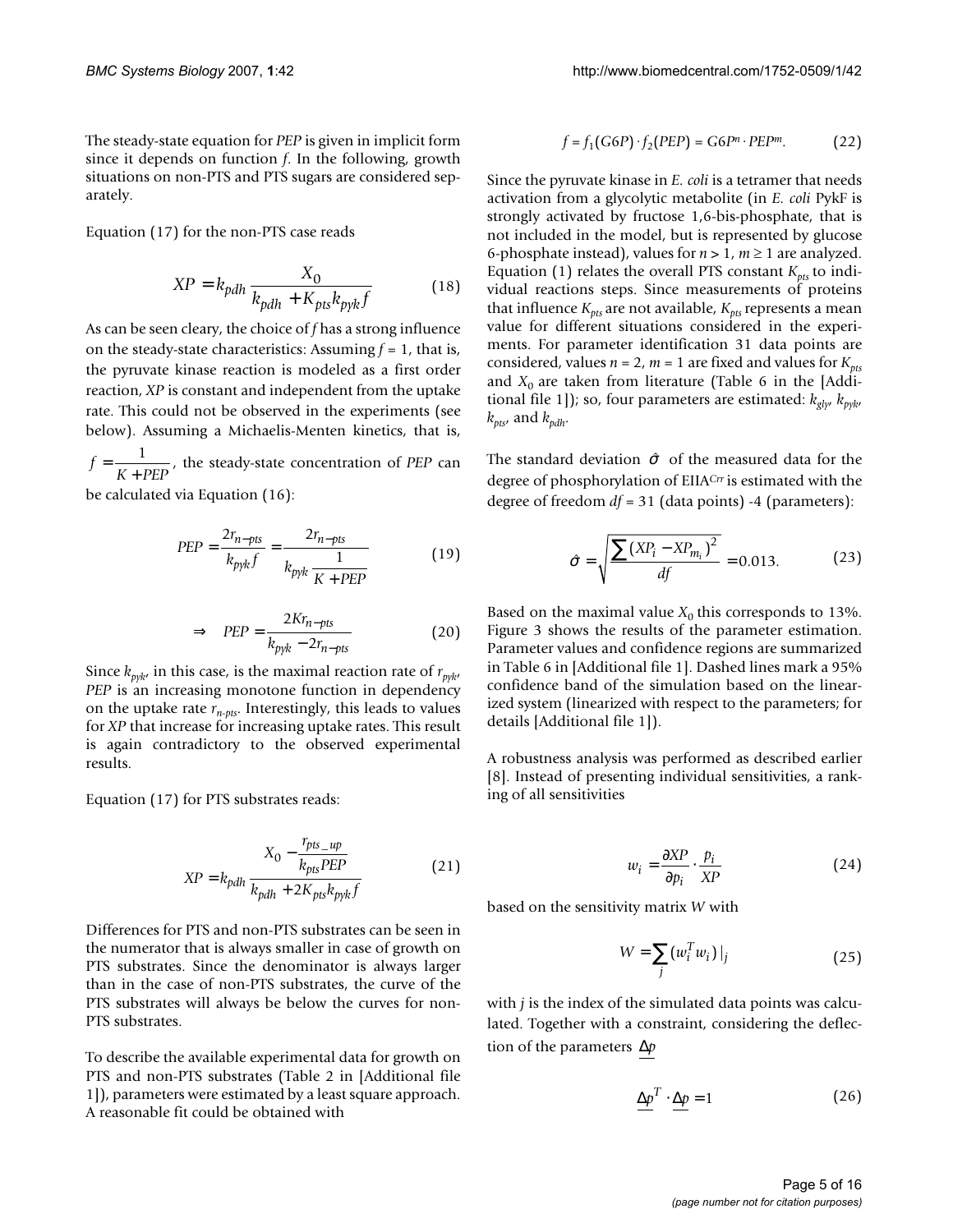

# Course of the degree **Figure 3** of phosphorylation of *X* in dependence on the growth rate

Course of the degree of phosphorylation of *X* in dependence on the growth rate. Since most experiments are performed with lactose and glucose, the specific growth rate can be converted with (nearly) the same yield coefficient (on a molar basis) into an uptake rate. Left: Growth on non-PTS carbohydrates (lactose and glycerol, wild type and mutant strain BKG47); Right: Growth on PTS carbohydrates (glucose, wild type). Dashed lines indicate a 95% confidence interval based on the simulated and the experimental data. The calculation is based on a linearization around the estimated parameters, therefore, it is not exptected that all the data can be found in-between the two limits.

the maximal deviation of the trajectories can be calculated by the eigenvectors and eigenvalues of matrix *W* [9]. The eigenvector corresponding to the maximal eigenvalue is  $\Delta p^{max}$ . The parameter vector that leads to the maximal deviation is calculated then by  $p(1 + \Delta p^{max})$ . Figure 4 summarizes the results. Four of the parameters are related to enzyme concentrations  $(X_0, k_{gly}, k_{pyk}, k_{pdh})$  while the others are kinetic parameters of the PTS reaction  $(k_{\text{pts}}, K_{\text{pts}})$ and the pyruvate kinase reaction (*m*, *n*). Interestingly, in the kinetic expression *f* of the pyruvate kinase parameter *n* describing the influence of the feed-forward control (activation of the pyruvate kinase by glucose 6-phosphate) shows maximal sensitivity in both cases. In general, the amount of enzyme has a bigger influence than the kinetic parameters. This will allow the cell to adjust the degree of phosphorylation by genetic control.

#### *Gluconeogenetic substrates*

For gluconeogentic substrates the scheme according to Figure 2, case B, is considered. The o.d.e's are:

$$
\dot{P}EP = h_1 r_{up} + r_{pps} - r_{pts} - r_{glu} \tag{27}
$$

$$
\dot{P}rv = h_2r_{up} + r_{pts} - r_{pps} - r_{bio}
$$
 (28)

$$
\dot{X}P = r_{pts}.\tag{29}
$$

Rate  $r_{up}$  is the system input. Rate  $r_{bio}$  is the flux from pyruvate to biosynthesis and  $r_{glu}$  is the rate of glucone ogenesis:



#### **Figure 4**

Results of the sensitivity analysis. Black bars indicate a non-PTS substrate while white bars indicate a PTS substrate. The size of the bars represent the level of the eigenvector of the sensitivity matrix *W* that correspond to the maximal eigenvalue. Note, that for the non-PTS case, parameter  $k_{\text{pts}}$  has zero sensitivity ( $r_{pts}$  is zero in this case).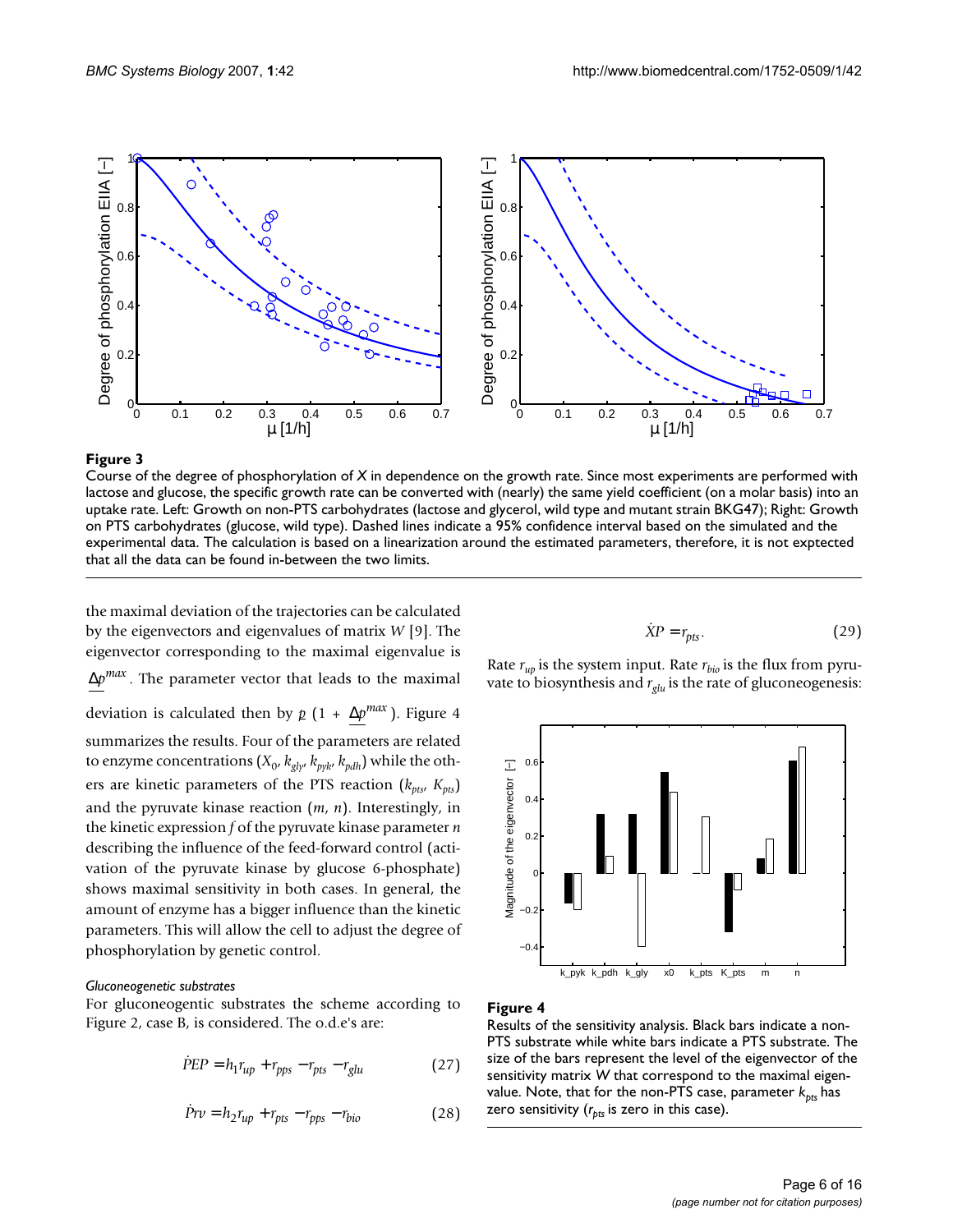$$
r_{bio} = k_{bio} P_{rv} \tag{30}
$$

$$
r_{glu} = k_{glu} P E P \tag{31}
$$

For the rate  $r_{\text{pps}}$  the following simple approach is used:

$$
r_{\text{pps}} = k_{\text{pps}} Prv g(Prv, \ldots) \tag{32}
$$

with function *g* representing the influence of pyruvate and possible effectors. Together with parameters  $h_1$ ,  $h_2$  and  $k_{\text{obs}}$ the rates are adjusted in such a way that data from a flux distribution [10] can be described.The percentage fluxes can be found in Figure 2. The steady-state equation for *XP* can be rewritten as:

$$
XP = \frac{X_0}{1 + K_{pts} \frac{Prv}{PEP}}.
$$
\n(33)

Simulation studies lead to the conclusion that function *g* should depend on *PEP* that acts as an inhibitor of PEP synthase. Otherwise, the degree of phosphorylation increases with increasing uptake rate which seems, also in this case, not to be meaningful. Indeed, literature research revealed that PEP synthase is negatively regulated by PEP [11]. Function *g* used is:

$$
g = g_1(PEP) \cdot g_2(P\tau v) = \frac{1}{PEP^2} \cdot Prv,\tag{34}
$$

taking into account that Pps is a dimer with two possible binding sites. A simulation study for different values of acetate uptake/growth rates are shown in Figure 5; data are taken from Table 3 [Additional file 1]. Another interesting observation where the PEP/pyruvate ratio may be involved was reported by the group of Liao [12]. They analyzed a wild type strain and a *pps* mutant strain when glucose and acetate are provided in the medium. They showed that the missing Pps protein has no influence on the general physiology but shows a significant influence on the transition time from growth on glucose to growth on acetate. In this case the degree of phosphorylation is a constant value:

$$
XP = \frac{X_0}{1 + K_{pts}} \frac{h_2 k_{glu}}{h_1 k_{bio}}.\tag{35}
$$

Liao and colleagues observed a drastic increase of the lag phase on acetate in the mutant strain during glucose/acetate diauxic growth. Our simple model predicts, that the degree of phosphorylation is a bit smaller than the values in the wild type strain. This confirms that Pps has nearly no influence on physiological parameters like the growth rate.

#### *Model predictions*

With the model developed so far, model predictions can be performed. Two cases are considered: the PEP/pyruvate ratio and growth on different single carbon sources.

#### *PEP/pyruvate ratio*

The PEP/pyruvate ratio could be predicted in dependency on the growth rate. Experimental data were taken from [\[4\]](#page-14-0) and compared to the simulation results (Figure 6). As can be seen, the prediction fits to the data well.

#### *Growth on single carbohydrates*

To confirm that the model presented here is able to describe the sensor system for a number of carbohydrates, experimental data from batch experiments with different PTS and non-PTS carbohydrates were performed and compared with the model calculations [\[4](#page-14-0)]. As can be seen in Figure 7 the experimental results are in good agreement for a number of substrates. Except for N-acetyl-glucosamine, the measured data points fit well to the prediction. Note, that most of the PTS sugars use the phosphoryl group from HPr to transport the carbohydrate into the cell. If this is included in the calculation, the degree of phosphorylation of EIIA<sup>Crr</sup> d<sub>EIIA</sub> depends on the fraction of phosphorylated HPr  $d_{HPr}$ :

$$
d_{EIIA} = \frac{EIIA^P}{EIIA_0} = \frac{d_{HPr}}{d_{HPr} + K_3(1 - d_{HPr})}
$$
(36)



#### **Figure 5**

Degree of phosphorylation in dependence on the growth on acetate. Measurements are available for four experiments with nearly identical growth rate (errors bar is given for the four experiments). and the mean value is plotted.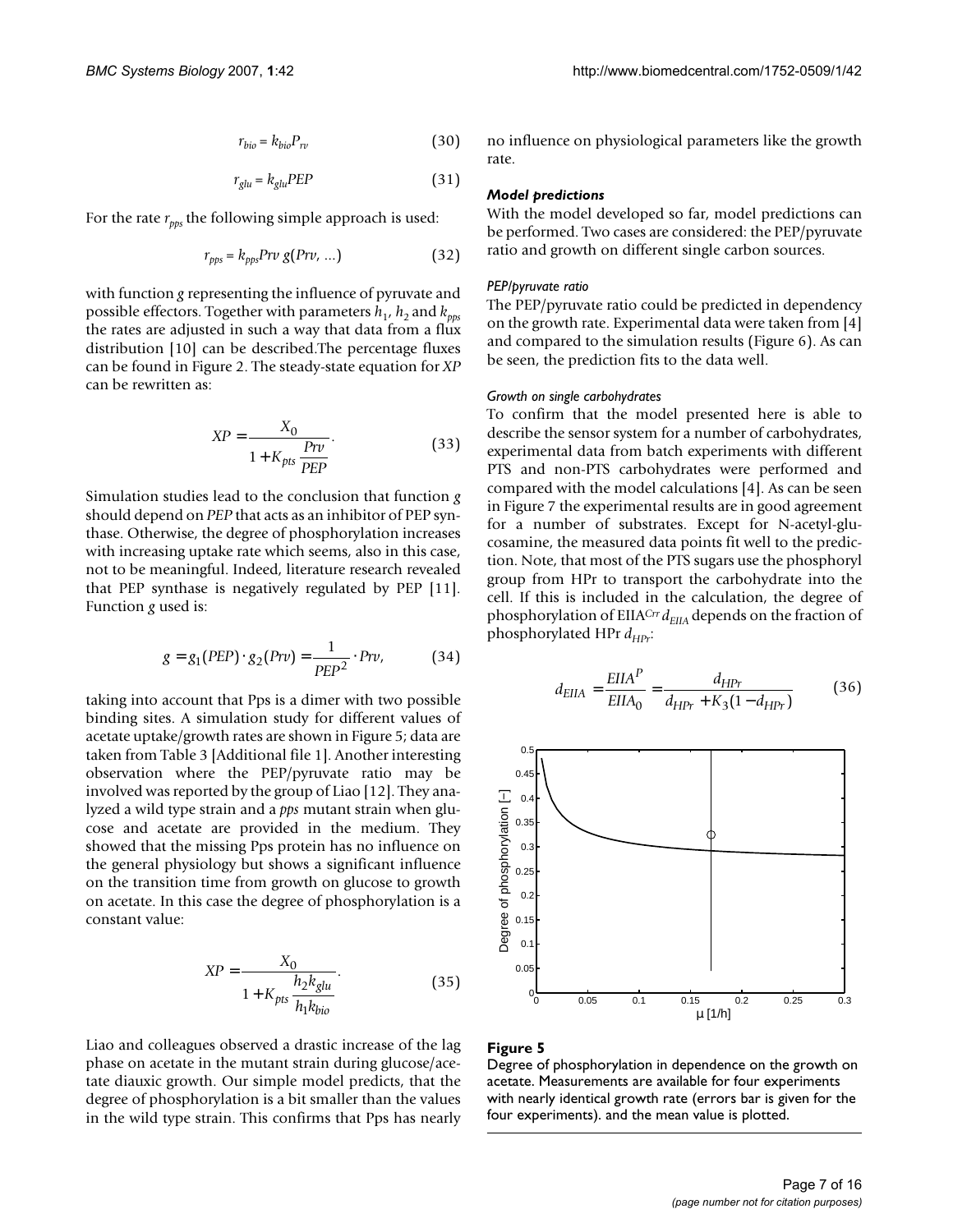

# Figure 6

Measured and simulated relationship between the PEP/pyruvate ratio and the specific growth rate. Solid line is for PTS carbohydrates and the dashed line for non-PTS carbohydrates. Symbols respresent measured values (Table 3 in [Additional file 1] [4]).

Since the value for  $K_3$ , the equilibrium constant for the phosphoryl transfer HPr to EIIA*Crr* is approximately 1 [3,13,14], values of  $d_{EIIA}$  and  $d_{HPr}$  are nearly equal. Therefore, in the model, state variable *X* can be used to represent HPr as well as EIIA*Crr*.

### *Transcription efficiency and sensor kinetics*

In order to set up a closed loop, further modules have to be characterized. First, the influence of phosphorylated EIIA*Crr* on transcription efficiency is analyzed, afterwards the kinetics of the PTS transport system is investigated.

#### *Transcription efficiency*

Experiments to determine the influence of the degree of phosphorylation of EIIA*Crr* on the transcription efficiency were performed with the cAMP·Crp independent promoter  $\frac{scrK_p}{\text{and}}$  the cAMP $\cdot$ Crp dependent promoter  $\frac{scrY_p}{\text{in}}$ [[4\]](#page-14-0). As can be seen in Figure 8, the activity of the  $cAMP \cdot Crp$  independent promoter does not vary with the degree of phosphorylation of EIIA*Crr* while the cAMP·Crp dependent promoter shows a sigmoidal behavior in the range below 0.6. From the data, a sigmoidal function  $g_T$ could be determined that maps the degree of phosphorylation of EIIA*Crr* to the rate of protein synthesis:

$$
g_T = k_b + k_{syn} \frac{XP^6}{XP^6 + K^6}.
$$
 (37)

Unexpectedly, the Hill coefficient is high (*n* = 6) indicating a high sensitivity in a narrow range of the input.

#### *Sensor kinetics*

Experiments to determine the apparent  $K_M$  value of the PTS transporter for different PTS carbohydrates are reported in a number of publications [15]. In [[4](#page-14-0)] experimental data determining the phosphorylation levels near



# Experimental data showing the relationship between the specific growth rate <sup>µ</sup> and the degree of phosphorylation of EIIA*Crr* a number of different experiments pe **Figure 7** rformed with single carbohydrates for

Experimental data showing the relationship between the specific growth rate  $\mu$  and the degree of phosphorylation of EIIA<sup>Crr</sup> for a number of different experiments performed with single carbohydrates. Left: PTS carbohydrates as indicated in the legend. Right: non-PTS carbohydrates as indicated in the legend. Samples are taken in the mid-log phase. Error bars indicate a 95% confidence interval.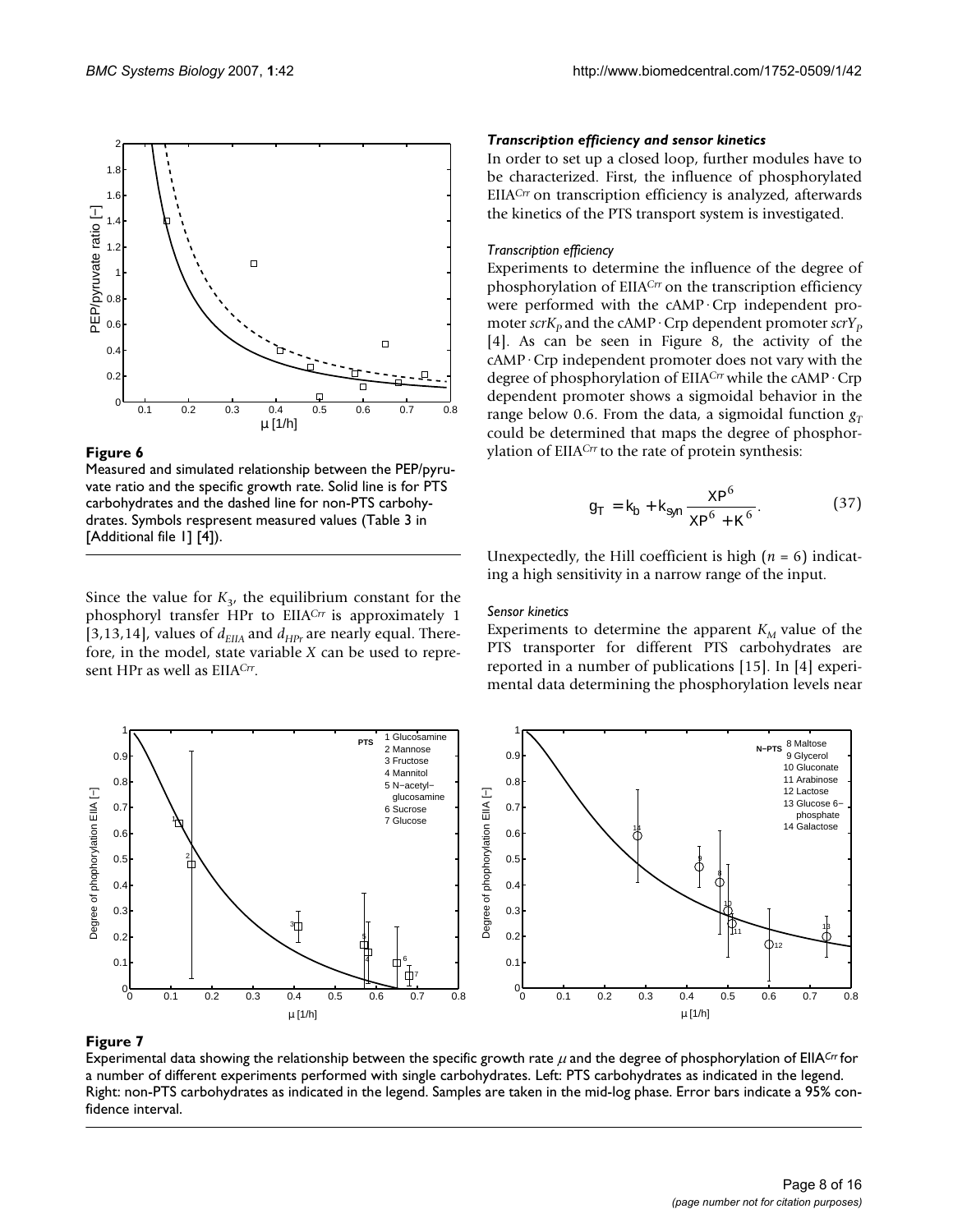

## Figure 8

Relationship between the degree of phosphorylation of EIIA-*Crr*and promoter activity of *scrY* (squares, dependent from transcription factor Crp) and *scrK* (circles, independent from transcription factor Crp) [4]. The activity of the reporter protein is taken as a measure for protein synthesis. To calculate the transcription efficiency the raw data are multiplied with the specific growth rate  $\mu$ . (Data from Table 3 in [Additional file 1] [4]).

these critical substrate concentrations are taken during continuous bioreactor experiments. During the starting phase of the continuous bioreactor experiments, the carbohydrate concentration drops until it becomes limiting. This decrease is much slower than it is in batch experiments, allowing for a better resolution of data in the low carbohydrate concentration ranges. Experiments were performed with the PTS substrates glucose and mannitol, having similar  $K_M$  values as determined in transport assays. To determine the kinetic parameters of the PTS, a two-substrate kinetics of the form

$$
r_{pts\_up} = k_{pts-up} E_{Glc} \frac{Glc \ XP}{(Glc + K_{glc})(XP + K_{EIIAP})}
$$
\n(38)

with enzyme concentration  $E_{G/c}$  turnover number  $k_{pts+up}$ and binding constants  $K_i$  is used. The parameters are determined from the dynamical experiments and are compared with the experimental data (for experimental data, see Tables in [Additional file 1]; for parameter values, see Table 6 in [Additional file 1]). Figure 9 shows the relationship between the measured residual carbohydrate concentrations during the bioreactor experiments and the measured degree of phosphorylation of protein EIIA*Crr* together with a simulation result.



### Figure 9

Measured and simulated relationship between residual carbohydrate concentrations during a continuous bioreactor experiments and the measured degree of phosphorylation of protein EIIA*Crr*. Values are given for glucose (circles) and mannitol (squares). See Table 4 and 5 in [Additional file 1].

#### *Closed loop dynamics and application to diauxic growth*

Finally, a model with a closed loop, comprising the core model and individual uptake systems is set up. The model is applied to a complex growth situation, namely growth with a mixture of two substrates. Simulation studies for growth on mixtures of glucose/glucose 6-phosphate and of glucose/lactose are described.

#### *Growth on glucose/glucose 6-phosphate*

Glucose 6-phosphate represents an interesting growth substrate. This sugar-phosphate is taken up into the cell via the inorganic phosphate antiporter, UhpT [16] and can afterwards enter into glycolysis without further modification. A mixture of glucose and glucose 6-phosphate is a very interesting case because expression of both proteins depends on the cAMP·CRP complex. UhpT has been shown to influence cAMP levels in the cell [17]. It was concluded that neither glucose 6-phosphate nor another metabolite of glycolysis was directly involved in this effect but rather the flux through UhpT itself [17]. These results are confirmed by additional studies analyzing the effect of glucose 6-phosphate uptake on the degree of EIIA*Crr* phosphorylation and the amount of cAMP [18]. In addition, it was shown that high intracellular Glc6P levels lead to the degradation of the *ptsG* mRNA [6,7] via the small regulatory RNA, SgrS [5] and hence to reduced concentrations of PtsG.

Carbohydrate transporters are inducible, that is, the enzymes are synthesized only if the respective substrate is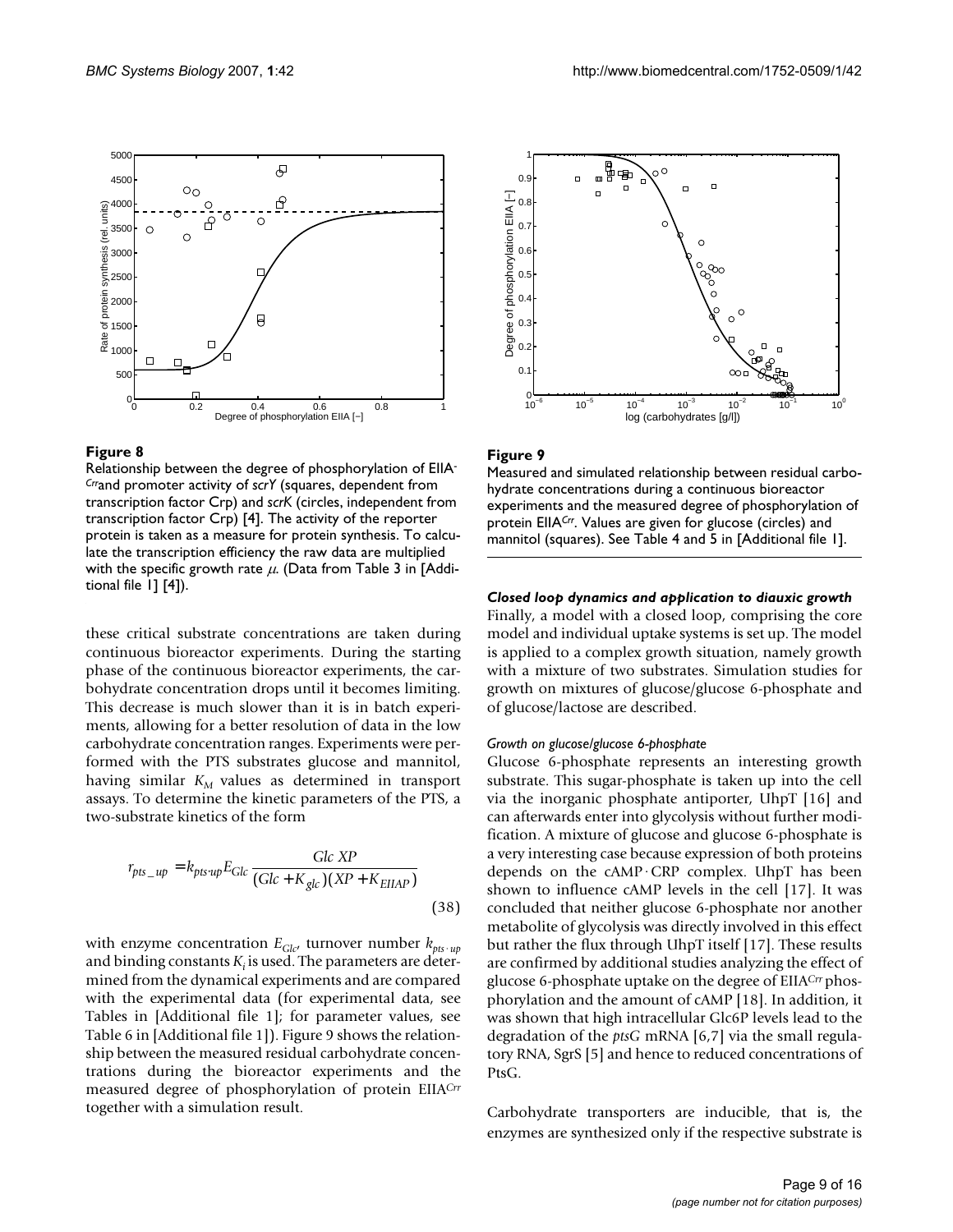present in the medium. To take this into account the rate of synthesis depends on Equation (37) and a second term  $g_I^{glc}$  and  $g_I^{g6p}$ , respectively, that describes induction. Although, it is known that high levels of glucose 6-phosphate influence glucose uptake, in the model, no interaction of glucose 6-phosphate as inhibitor of the transporter is included, since quantitative data are hardly available (see discussion on this topic in [17]). However, as can be seen in Figure 10 a strong inhibition of glucose uptake and concomitant, a decrease of the amount of the PtsG transporter is observed during glucose 6-phosphate uptake. To match these unexpected experimental data, an

influence of the glucose 6-phosphate uptake system  $(E_{G6p})$ on the rate of synthesis  $r_{syn}^{glc}$  of the glucose transporter is formulated as a "black box" model, function  $g_B$  (Equation (43)). This is done to account for possible effects on *ptsG* mRNA stability. The model introduced so far is complemented with equations for the substrates *Glc*6*P*, *Glc*, biomass *B*, and kinetics for the glucose 6-phosphate uptake. The additional equations are

$$
\dot{B} = \mu \ B \tag{39}
$$



:

# Figure 10

Glucose 6phosphate/glucose diauxic growth. Top: Time course of glucose 6-phosphate, glucose and biomass. Middle: Time course of the degree of phosphorylation of EIIA*Crr*. Bottom: Time course of the activity of the glucose transporter monitored by a reporter gene fusion (strain LZ110). Shown are two different experiments (symbols  $\nabla$  for experiment 1 and  $\Delta$  for experiment 2); here, the time was scaled to the maximal time of the experiment (7 h and 7.6 h).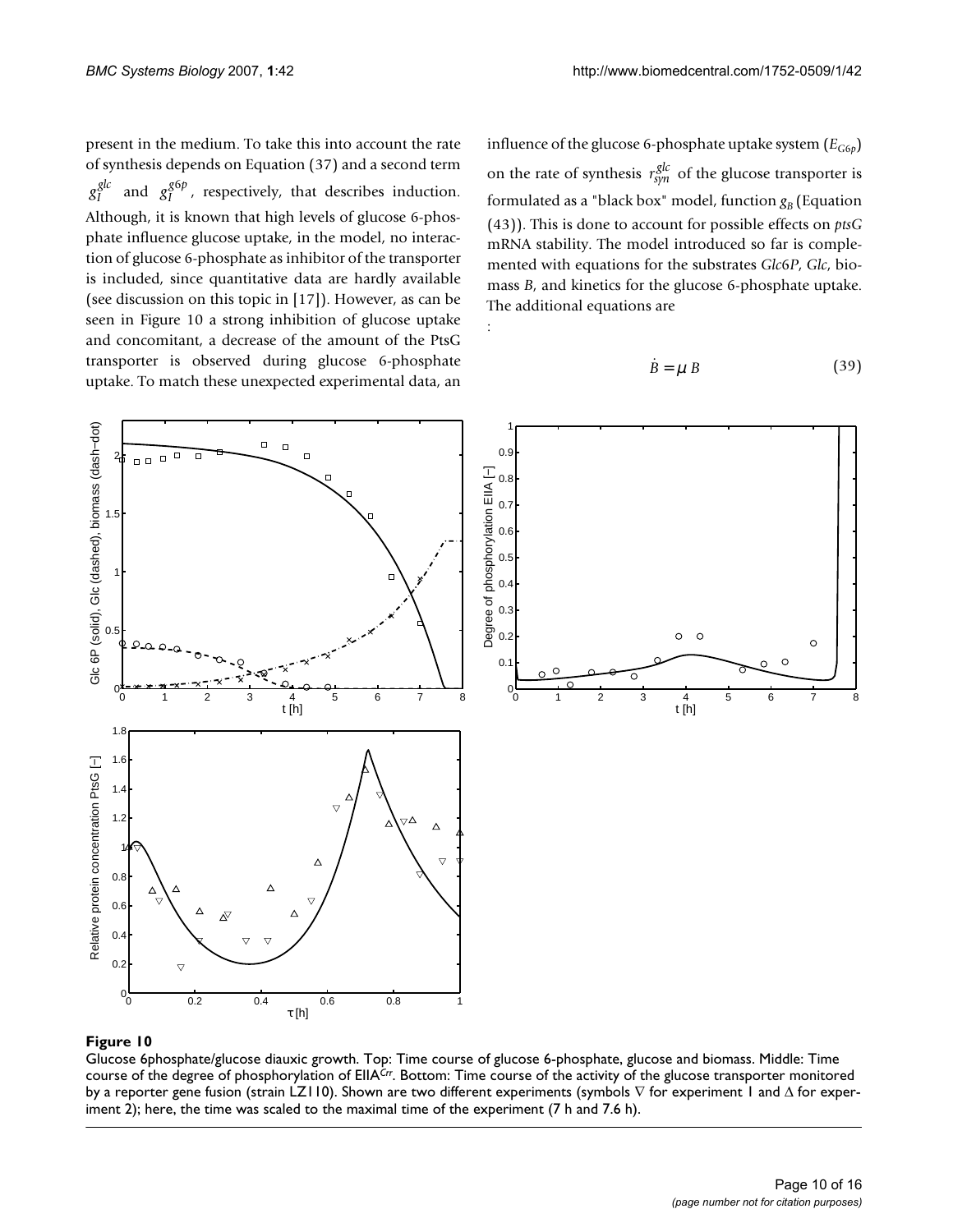$$
Glc6P = -r_{n-pts}B = -k_{g6p}E_{g6p}\frac{Glc6P}{Glc6P + K_{g6p}}B
$$
\n(40)

$$
\dot{G}lc = -r_{pts\_up}B\tag{41}
$$

$$
\dot{E}_{G6p} = r_{Sp}^{g6p} - (\mu + k_d)E_{g6p} = k_1 g_1^{g6p} g_T - (\mu + k_d)E_{G6p}
$$
\n
$$
= k_1 \frac{r_{n-pts}}{r_{n-pts} + K_1} g_T - \mu E_{G6p}
$$
\n(42)

$$
\dot{E}_{G L} = r_{S_2 n}^{S L} - (\mu + k_d) E_{G L} = k_2 g_1^{S L} g_B g_T - (\mu + k_d) E_{G L}
$$
\n
$$
= k_2 \frac{r_{p t s}}{r_{p t s} + K_2} \frac{K_I}{K_I + E_{G 6 p}} g_T - (\mu + k_d) E_{G L'}
$$
\n(43)

with the specific growth rate  $\mu$  that is calculated with the yield coefficients  $Y_{g6p}$  and  $Y_{glc}$  in dependence on the substrate uptake:

$$
\mu = Y_{g6p} r_{n-pts} + Y_{glc} r_{pts\_up}.
$$
 (44)

Parameters  $k_1$  and  $k_2$  are scaling factors and  $g_T$  is taken from Equation (37).

In the simulation (Figure 10), only the parameters for the glucose 6-phosphate uptake and the inhibition of the glucose transporter PtsG by the glucose 6-phosphate transporter UhpT are fitted while all other parameters are kept as described in the previous sections. Therefore, the time course of the degree of phosphorylation of EIIA*Crr* is a prediction based on previous results. The time course of the substrates in the medium hints to an inhibition of glucose uptake during glucose 6-phosphate uptake. After consumption of glucose 6-phosphate, the growth rate slows down which results in a small increase of the degree of phosphorylation. During subsequent growth on glucose, the degree of phosphorylation of EIIA*Crr* is again very low. For the experiment shown in Figure 10 the course of the glucose transporter was not measured. Therefore, the right plot of Figure 10 shows data from experiments with slightly different initial conditions. To compare the results, the time of the simulation experiment and the time of the wet experiment are scaled. The time course of the glucose transporter indicates that indeed the rate of gene expression is under control and is inhibited during growth on glucose 6-phosphate.

As described above, the cause for the down-regulation of PtsG is not clear. To check the intracellular levels of glycolytic metabolites, a simulation is performed that compare the experiment shown in Figure 10 with a model variant where no interaction between the two transporters is assumed  $(K_I \gg E_{G6p})$ . As can be seen in Figure 11 the time course of glucose 6-phosphate and PEP are nearly equal in both experiments, indicating that these metabolites are hardly involved in the *ptsG* mRNA degradation.

#### *Growth on glucose/lactose*

Finally, we simulated a diauxic growth experiment with glucose and lactose already introduced in [3] with the reduced model introduced here. In the reduced model, gene expression is modeled with the characteristic curve for the relationship of the degree of phosphorylation of EIIA*Crr* on cAMP·Crp dependent promoters. The equation for the lactose in the medium, lactose transporter *ELac* and for the transporter kinetics read:

$$
\text{Lac} = -\mathbf{r}_{\text{lac}} \mathbf{B} = -\mathbf{k}_{\text{lac}} \mathbf{E}_{\text{lac}} \frac{\text{Lac}}{K_{\text{lac}} + \text{Laq}(1 + \frac{X0 - XP}{K_{\text{E,IR}} X0})} \mathbf{B}
$$
\n(45)

$$
\dot{E}_{Lac} = r_{syn}^{lac} - (\mu + k_d) E_{lac} = k_3 g_L^{lac} g_T - (\mu + k_d) E_{Lac}
$$
  
=  $k_3 \frac{\eta_{ac}}{\eta_{ac} + K_3} g_T - (\mu + k_d) E_{Lac}$  (46)



#### Figure 11

Simulation results for glucose 6-phosphate (solid lines) and PEP (dashed lines). The simulation compares two cases: the glucose transporter PtsG is under control of the glucose 6 phosphate transporter UhpT (black lines, corresponding to the simulation in Figure 9) or not (grey lines). Both simulation results in comparable concentrations of the two metabolites.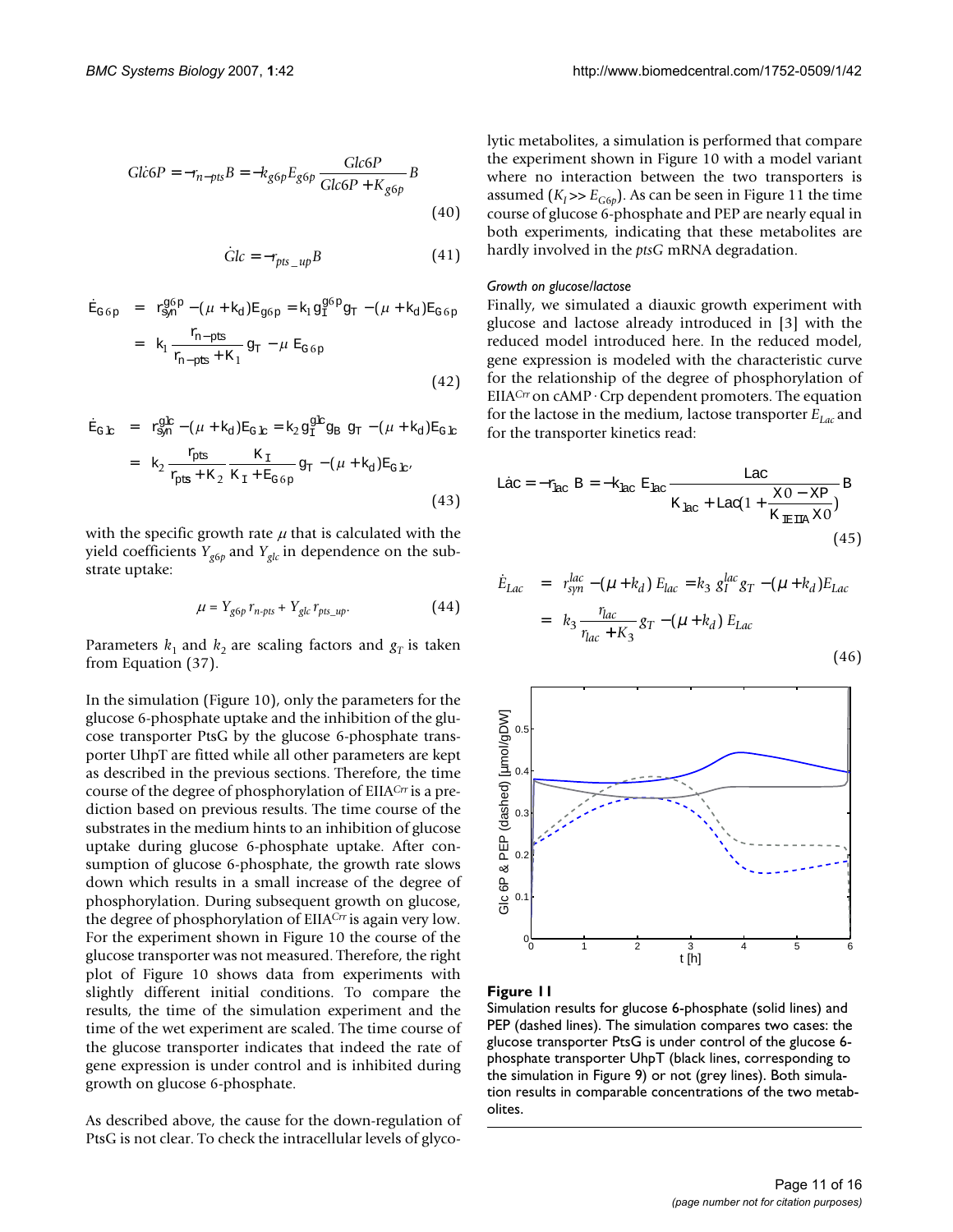As can be seen in the simulation in Figure 12, the time course of LacZ (right plot) can describe the experimental data, however, with less accuracy than the detailed model presented in [3].

# *Comparison with a detailed model for catabolite repression*

A very detailed model for catabolite repression was already introduced to describe a number of experiments under different conditions and with different strains [3]. However, especially for PTS uptake, only high growth rates were considered. Figure 13 compares the characteristic curve for the detailed model and the reduced model, introduced here and it can be seen, that, indeed, the detailed model fails to describe the experimental data for a broad range of the growth rate. The detailed model was also used to calculate a steady-state relationship for the transcription efficiency. As can be seen in the plot, again, for low growth rates, the detailed model fails to describe the experimental data.

# **Conclusion**

The paper presents evidence that a sensitive metabolic regulation at the PEP/pyruvate node results in a relationship between the phosphorylation state of EIIA*Crr*, an element of the sensory system PTS, and the specific growth rate  $\mu$ . Under a variety of experimental conditions with a wild type strain and a mutant strain this relationship could be verified over a broad range of the growth rates, revealing the signaling and kinetic characteristics of the sensor. For



# **Figure 12**

Glucose/lactose diauxic growth. Top: Time course of lactose, glucose and biomass. Middle: Time course of the degree of phosphorylation of EIIA*Crr*. Bottom: Time course of the activity of LacZ Dotted line are simulations with the original model [3] while solid lines are simulations with the new model.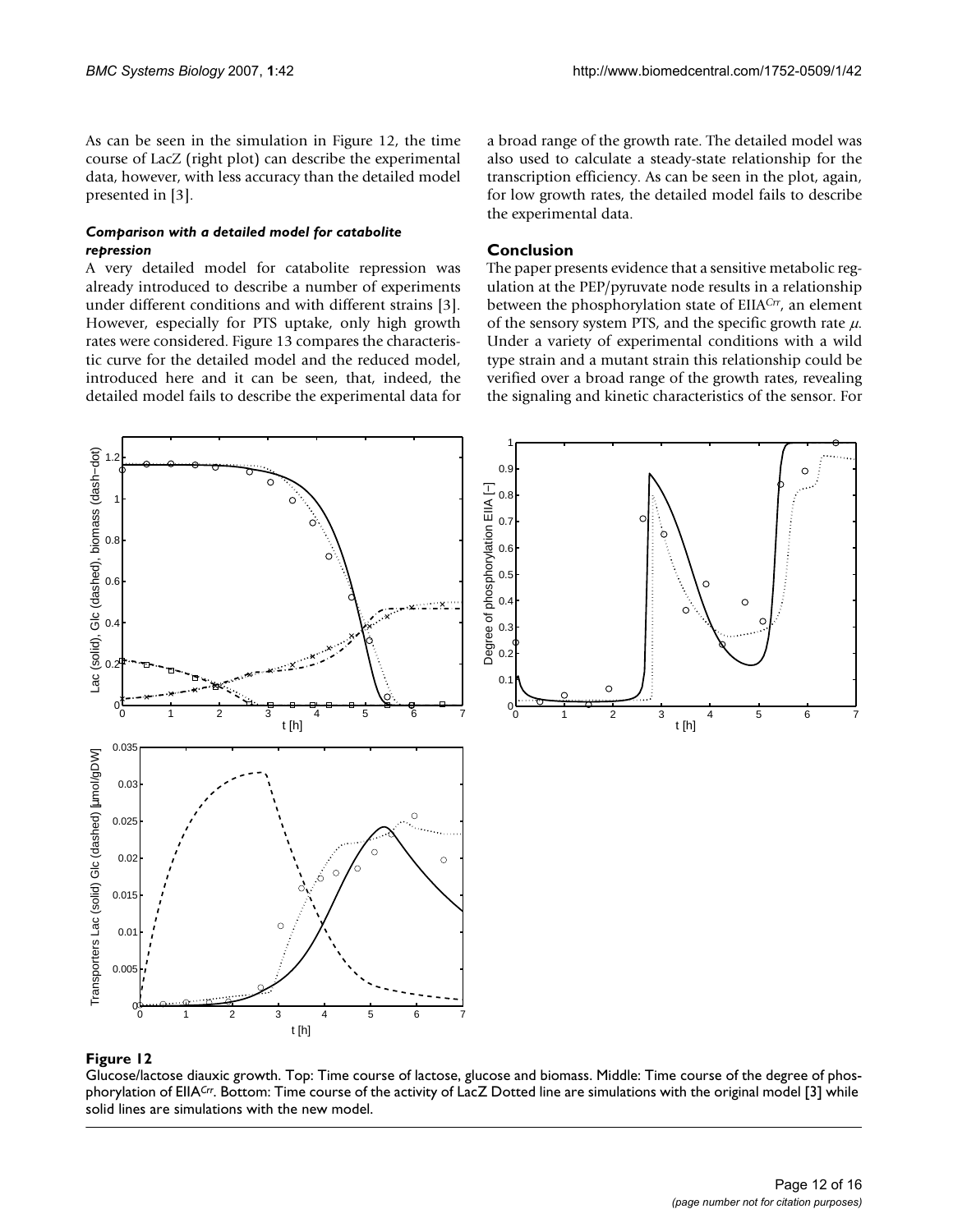

# Comparison of simulation results of the proposed model with a more detailed model [3] **Figure 13**

Comparison of simulation results of the proposed model with a more detailed model [3]. Top: Characteristic curve for non-PTS substrates. Solid line: Simulation of a batch experiment. (Figure 5 in the supplement in [3]). Values for the second growth phase, that is, growth on lactose are plotted. Dashed line: Simulation of a continuous fermentation with different values of the dilution rate with the model in [3]. Dotted line: Results with the proposed model. Middle: Characteristic curve for PTS substrates. Dashed line: Simulation of a continuous fermentation with different values of the dilution rate with the model in [3]. Dotted line: Results with the proposed model. Bottom: Characteristic curve to describe the relationship between the degree of phosphorylation of EIIA*Crr* and the rate of protein synthesis. Dashed line: Simulation of a continuous fermentation with different values of the dilution rate with the model in [3]. Dotted line: Results with the proposed model.

the analysis of the system, a mathematical model with a small number of state variables (Table 1) was set up and based on an initial set of experimental data, model predictions were performed.

Several kinetic properties determine the degree of phosphorylation of the PTS protein EIIA*Crr*. According to this study, the choice of the rate law for the pyruvate kinase is the most important one. While all other kinetic rate laws can be described with simple mass action rate laws, the pyruvate kinase has to be described with a power law kinetics. However, this choice is only true for a certain set of experimental conditions; considering only growth of the wild type on glucose, a simple rate law, as suggested by [19], is capable to describe experimental data. Based on a systems biology approach that considers different operational modi of the system and a directed stimulation of the system with respect to these modi, the present study shows that the simple rate law is not longer able to describe all experimental data. The core model comprises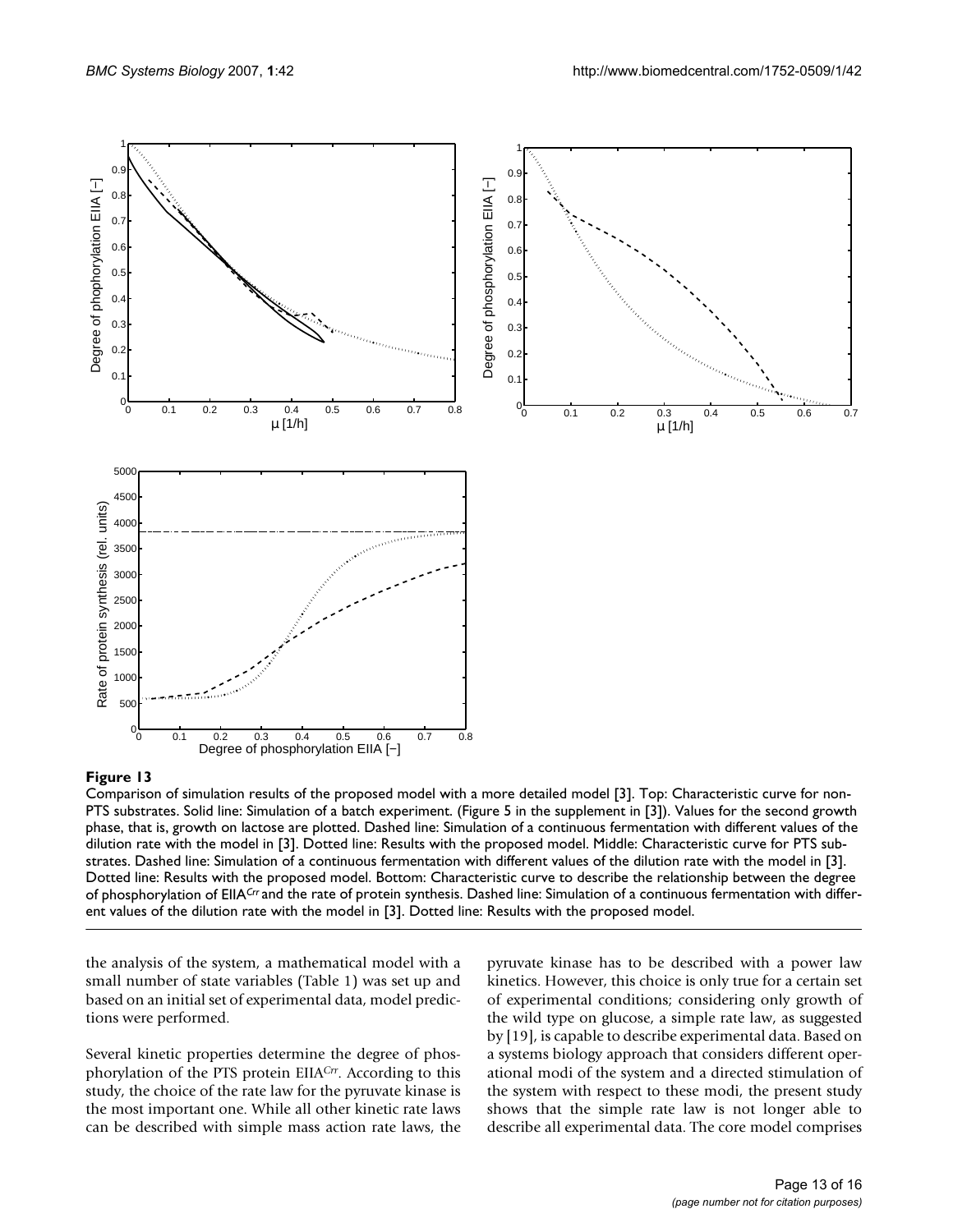| Table 1: Summary of the state variables of the model |  |  |  |
|------------------------------------------------------|--|--|--|
|------------------------------------------------------|--|--|--|

| State variable | Comment                                                                                      |
|----------------|----------------------------------------------------------------------------------------------|
| в              | biomass                                                                                      |
| Glc6P          | extracellular glucose 6-phosphate                                                            |
| Glc            | extracellular glucose                                                                        |
| Lac            | extracellular lactose                                                                        |
| G6P            | glucose 6-phosphate; represents the metabolites in<br>the upper part of the glycolysis       |
| PEP            | phosphoenolpyruvate                                                                          |
| Prv            | pyruvate                                                                                     |
| ХP             | represents the phosphorylated form of the PTS<br>proteins<br>(EI, HPr, EIIA <sup>Crr</sup> ) |
| $E_{C\&P}$     | represents uptake system for glucose 6-phosphate<br>(UhpT)                                   |
| $E_{Glc}$      | represents uptake system for glucose (PtsG)                                                  |
| $E_{loc}$      | represents uptake system for lactose (LacY)                                                  |

four reactions for glycolysis, pyruvate kinase, PTS, and drain to monomers. Parameters were determined by fitting experimental data from a wild type strain and a PtsG mutant strain. To deconstruct the results, a robustness analysis was performed that ranks the parameters according to the influence on the degree of phosphorylation of EIIA*Crr* in dependence on the growth rate. As expected, the biggest influence for both operational modi shows parameter *n*, that represents the influence of the feed-forward control of glucose 6-phosphate on pyruvate kinase. Furthermore, the overall concentration  $X_0$  of enzyme EII-A*Crr* has a big influence while the concentration of the other enzymes represented by  $k_{gly}$ ,  $k_{pyk}$ , and  $k_{pdh}$  is moderate and comparable to the influence of the remaining kinetic parameters  $k_{pts}$  and  $K_{pts}$ .

The feed-forward loop is a special motive (a regulatory pattern that is more present than others) described in detail for genetic systems [20]. Here, we found that this motive is essential for the transformation of a high incoming flux (high growth rate) into a low PEP/pyruvate ratio. To verify this, the internal metabolites PEP and pyruvate are measured. Since the errors for the procedure of the PEP and pyruvate measurement are rather high [\[4\]](#page-14-0), the data shown in Figure 6 should be interpreted rather as a trend and not as quantitative measurements. Although measurements for small growth rates are not available, the PEP/pyruvate ratio could be predicted very well for growth rates in the range between 0.15 1/h and 0.7 1/h.

In engineering science, sensor or measurement systems are designed in such a way that they don't influence the system that is measured. This is called "free of retroactivity". Considering the PTS operational mode in comparison to the non-PTS mode the difference of the curves is due to the transport activity of the PTS. Hence, the sensor PTS is not free of retroactivity; however, for small growth

rates, indicating a severe stress situation, the difference between the PTS mode and the non-PTS mode is negligible.

As representative of gluconeogenetic substrates, growth on acetate was considered. The fluxes are adjusted in such a way that a flux distribution published previously, is matched. Measurements of the degree of phosphorylation of EIIA*Crr* are in good agreement with the predicted values. The results also confirm that the Pps enzyme has only marginal influence on growth on acetate as described by [12]. However, the observation that a Pps mutant strain that grows simultaneously on glucose and acetate shows an extended lag phase could not be explained with model set up in this study.

The transcription efficiency according to Equation (37) revealed that the Hill-coefficient  $n = 6$  is rather high. This might be due to several reasons: although the signal transduction pathway starting from EI and ending with Crp is rather short, several components and processes are involved. First cAMP is generated by the adenylate cyclase (Cya); second cAMP interacts with Crp to activate the transcription factor. Furthermore, transcription of Cya is also under control of Crp leading to a feedback loop. Since the kinetics of the individual steps are not yet characterized, the rather high Hill-coefficient can be seen as an overall measure of the sensitivity of the system. The kinetics determined are used to simulate the two dynamical experiments and a good agreement between the simulation data and the experimental data could be observed. This shows that not only the steady-state behavior can be reproduced well but also the dynamics of the sensor/actuator system.

The simplified scheme is used to analyze the growth behavior and the dynamics of *Escherichia coli* during growth on glucose/glucose 6-phosphate and on glucose/ lactose. The model has to be extended to describe the kinetics of the transporters and the kinetics of gene expression for the relevant transporters. Since experimental data that characterize the  $K_{Glc}$  value for glucose can be found in the literature, the respective value  $K_{EIIA}$  for the degree of phosphorylation was determined by a simulation experiment with a random bi-bi double substrate kinetics, Equa-tion (38), and experimental data from [\[4\]](#page-14-0). Parameters  $k_{max}$ and *KEIIA* are determined by a least-square fit.

Growth on glucose/glucose 6-phosphate reveals the interesting observation that the concentration of the glucose transporter decreased during growth on glucose 6-phosphate. To match the experimental data, an inhibitory effect of the glucose 6-phosphate transporter UhpT on the glucose transporter PtsG was assumed and described with a simple kinetics. Previous studies revealed that the *ptsG*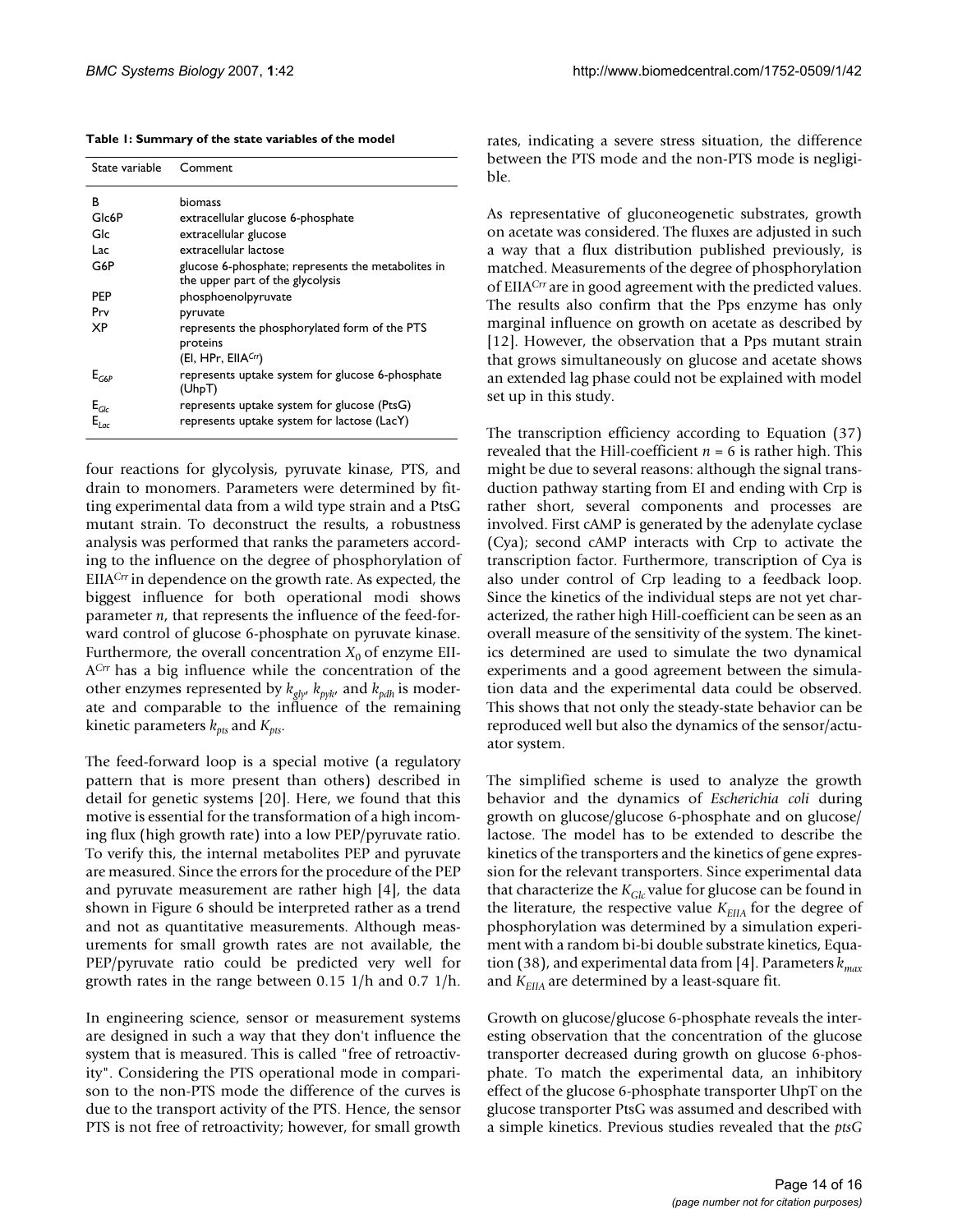mRNA is under control by SgrS, a small RNA. It was shown that high levels of intracellular glucose 6-phosphate or fructose 6-phosphate lead to *ptsG* mRNA degradation [6,7]. Here, the model can be used to calculate the intracellular levels of glucose 6-phosphate and PEP in model variants with and without control of PtsG. As shown in Figure 11, no difference could be detected, indicating that the interaction between the two transporters is based on the activity of the glucose 6-phosphate transporter as suggested in [17]. Note, that to describe the time course of PtsG in Figure 10, three factors, namely the inhibition of PtsG by UhpT, induction of *ptsG* and global control of PtsG synthesis by Crp were taken into account and have to be adjusted very precisely.

A comparison with a detailed model for catabolite repression justifies the set up of the new model. Altough validated under different experimental conditons, the detailed model fails to describe growth on PTS carbohydrates on a broad range of the growth rate.

The approach is based on the development of a model with a minimal number of parameters that are necessary to describe the observations. Although some of the parameters have no defined mechanistic interpretation such models will facilitate the procedure of parameter analysis and estimation. The model is capable to simulate a broad range of experimental conditions and is suited for further studies on control systems on *E. coli* since it can be easily extended to describe other regulatory systems.

# **Methods**

For simulation of the algebraic system, solving the o.d.e. system, and parameter estimation MATLAB was used. Files to simulate the system with MATLAB and the experimental data can be found on a website [21]. For the experimental data, see the [Additional file 1] and a further manuscript from our group [\[4\]](#page-14-0).

# **Competing interests**

The author(s) declares that there are no competing interests.

# **Authors' contributions**

AK performs modeling, model analysis and parameter estimation. KB performs the experiments. EDG conceived of the study, and participated in its design and coordination. All authors read and approved the manuscript.

# **Additional material**

## **Additional file 1**

*Supplementary Information. The Supplementary Information includes the description of the experimental data and the values for the kinetic parameters of the mathematical model.* Click here for file [\[http://www.biomedcentral.com/content/supplementary/1752-](http://www.biomedcentral.com/content/supplementary/1752-0509-1-42-S1.pdf) 0509-1-42-S1.pdf]

# **Acknowledgements**

AK and KB are funded by the FORSYS initiative from the German Federal Ministry of Education and Research (BMBF).

### **References**

- 1. Plumbridge J: **Expression of** *ptsG***, the gene for the major glucose PTS transporter in** *Escherichia coli***[, is repressed by Mlc](http://www.ncbi.nlm.nih.gov/entrez/query.fcgi?cmd=Retrieve&db=PubMed&dopt=Abstract&list_uids=9767573) [and induced by growth on glucose.](http://www.ncbi.nlm.nih.gov/entrez/query.fcgi?cmd=Retrieve&db=PubMed&dopt=Abstract&list_uids=9767573)** *Mol Microbiol* 1998, **29(4):**1053-1063.
- 2. Ozbudak E, Thattai M, Lim H, Shraiman B, van Oudenaarden A: **Multistability in the lactose utilization network of** *Escherichia coli***[.](http://www.ncbi.nlm.nih.gov/entrez/query.fcgi?cmd=Retrieve&db=PubMed&dopt=Abstract&list_uids=14973486)** *Nature* 2004, **427:**737-740.
- 3. Bettenbrock K, Fischer S, Kremling A, Jahreis K, Sauter T, Gilles ED: **A quantitative approach to catabolite repression in** *Escherichia coli***[.](http://www.ncbi.nlm.nih.gov/entrez/query.fcgi?cmd=Retrieve&db=PubMed&dopt=Abstract&list_uids=16263707)** *J Biol Chem* 2006, **281:**2578-2584.
- <span id="page-14-0"></span>4. Bettenbrock K, Sauter T, Jahreis K, Kremling A, Lengeler JW, Gilles ED: **Analysis of the Correlation between Growth Rate, EIIA-***Crr* **(EIIA***Glc***) Phosphorylation Levels and Intracellular cAMP Levels in** *Escherichia coli* **[K-12.](http://www.ncbi.nlm.nih.gov/entrez/query.fcgi?cmd=Retrieve&db=PubMed&dopt=Abstract&list_uids=17675376)** *J. Bacteriol* 2007, **189:**6891-6900. [Accepted].
- 5. Vanderpool CK: **[Physiological consequences of small RNA](http://www.ncbi.nlm.nih.gov/entrez/query.fcgi?cmd=Retrieve&db=PubMed&dopt=Abstract&list_uids=17383224)[mediated regulation of glucose-phosphate stress.](http://www.ncbi.nlm.nih.gov/entrez/query.fcgi?cmd=Retrieve&db=PubMed&dopt=Abstract&list_uids=17383224)** *Current Opinion in Microbiology* 2007, **10:**146-151.
- 6. Morita T, El-Kazzar W, Tanaka Y, Inada T, Aiba H: **Accumulation of glucose 6-phosphate or fructose 6-phosphate is responsible for destabilization of glucose transporter mRNA in** *Escherichia coli***[.](http://www.ncbi.nlm.nih.gov/entrez/query.fcgi?cmd=Retrieve&db=PubMed&dopt=Abstract&list_uids=12578824)** *J Biol Chem* 2003, **278(18):**15608-15614.
- 7. Morita T, Kawamoto H, Mizota T, Inada T, Aiba H: **Enolase in the RNA degradosome plays a crucial role in the rapid decay of glucose transporter mRNA in the response to phosphosugar stress in** *Escherichia coli* **[.](http://www.ncbi.nlm.nih.gov/entrez/query.fcgi?cmd=Retrieve&db=PubMed&dopt=Abstract&list_uids=15522087)** *Mol Microbiol* 2004, **54:**1063-1075.
- 8. Kremling A, Fischer S, Sauter T, Bettenbrock K, Gilles ED: **Time hierarchies in the** *Escherichia coli* **[carbohydrate uptake and](http://www.ncbi.nlm.nih.gov/entrez/query.fcgi?cmd=Retrieve&db=PubMed&dopt=Abstract&list_uids=14729282) [metabolism.](http://www.ncbi.nlm.nih.gov/entrez/query.fcgi?cmd=Retrieve&db=PubMed&dopt=Abstract&list_uids=14729282)** *BioSystems* 2004, **73:**57-71.
- 9. Hearne JW: **Sensitivity analysis of parameter combinations.** *Appl Math Modelling* 1985, **9:**106-108.
- 10. Zhao J, Shimizu K: **Metabolic flux analysis of** *Escherichia coli* **K12 grown on 13C-labeled acetate and glucose using GC-MS and powerful flux calculation method.** *J Biotech* 2003, **101:**101-117.
- 11. Chulavatnatol M, Atkinson DE: **Phosphoenolpyruvate Synthase from** *Escherichia coli***[.](http://www.ncbi.nlm.nih.gov/entrez/query.fcgi?cmd=Retrieve&db=PubMed&dopt=Abstract&list_uids=4572511)** *J Biol Chem* 1973, **248:**2712-2715.
- 12. Kao KC, Tran LM, Liao JC: **A global regulatory role of gluconeogenic genes in** *Escherichia coli* **[revealed by transcriptome](http://www.ncbi.nlm.nih.gov/entrez/query.fcgi?cmd=Retrieve&db=PubMed&dopt=Abstract&list_uids=16141204) [network analysis.](http://www.ncbi.nlm.nih.gov/entrez/query.fcgi?cmd=Retrieve&db=PubMed&dopt=Abstract&list_uids=16141204)** *J Biol Chem* 2005, **280(43):**36079-36087.
- 13. Sauter T, Gilles E: **Modeling and experimental validation of the signal transduction via the** *Escherichia coli* **[sucrose phospho](http://www.ncbi.nlm.nih.gov/entrez/query.fcgi?cmd=Retrieve&db=PubMed&dopt=Abstract&list_uids=15121337)[transferase system.](http://www.ncbi.nlm.nih.gov/entrez/query.fcgi?cmd=Retrieve&db=PubMed&dopt=Abstract&list_uids=15121337)** *J Biotechnol* 2004, **110(2):**181-199.
- 14. Rohwer JM, Meadow ND, Roseman S, Westerhoff HV, Postma PW: **Understanding glucose tranport by the bacterial phosphoe[nolpyruvate:glycose phosphotransferase system on the basis](http://www.ncbi.nlm.nih.gov/entrez/query.fcgi?cmd=Retrieve&db=PubMed&dopt=Abstract&list_uids=10889194)** [of kinetic measurements in vitro.](http://www.ncbi.nlm.nih.gov/entrez/query.fcgi?cmd=Retrieve&db=PubMed&dopt=Abstract&list_uids=10889194) **275:**34909-34921.
- 15. Postma PW, Lengeler JW, Jacobson GR: **[Phosphoenolpyruvate:](http://www.ncbi.nlm.nih.gov/entrez/query.fcgi?cmd=Retrieve&db=PubMed&dopt=Abstract&list_uids=8246840) [carbohydrate phosphotransferase systems of bacteria.](http://www.ncbi.nlm.nih.gov/entrez/query.fcgi?cmd=Retrieve&db=PubMed&dopt=Abstract&list_uids=8246840)** *Microbiol Rev* 1993, **57(3):**543-594.
- 16. Maloney PC, Ambudkar SV, Anatharam V, Sonna LA, Varadhachary A: **[Anion-exchange mechanisms in bacteria.](http://www.ncbi.nlm.nih.gov/entrez/query.fcgi?cmd=Retrieve&db=PubMed&dopt=Abstract&list_uids=2181257)** *Microbiol Rev* 1990, **54:**1-17.